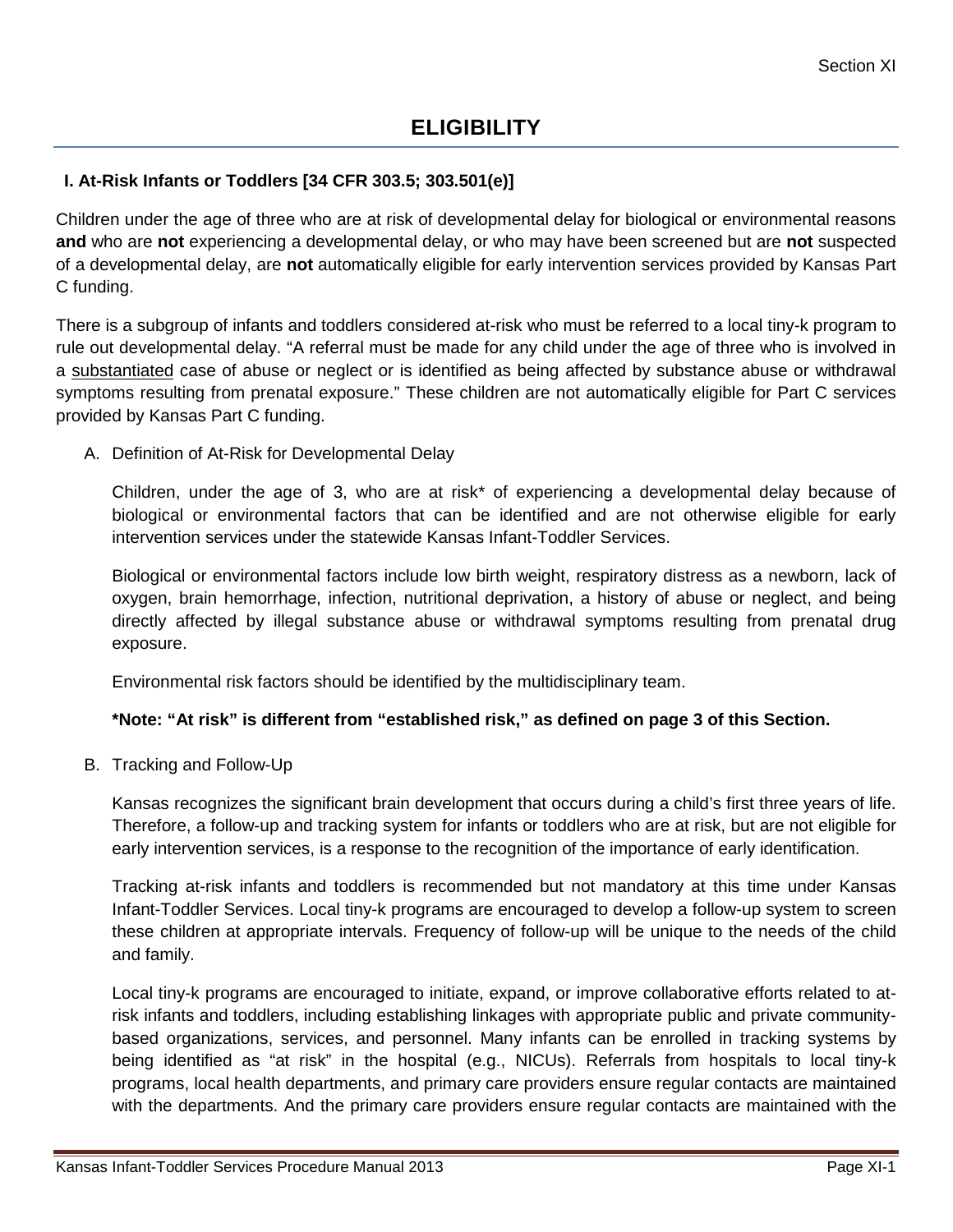family so the infant or toddler can be monitored to determine if his or her status has changed with respect to the eligibility for early intervention services.

For infants and toddlers who are at risk of developmental delay, follow-up screening

- 1) helps parents keep their infant or toddler in a primary health care system,
- 2) promotes early identification of infants and toddlers requiring evaluation,
- 3) assists parents in becoming better observers of their infant's or toddler's development, and
- 4) responds to parental concerns.
- C. Use of Part C Funds for At-Risk Infants and Toddlers

Part C funds may be used by local tiny-k programs if these funds are used to initiate, expand, or improve collaborative efforts related to at-risk infants and toddlers including establishing linkages with appropriate public and private community-based organizations, services, and personnel for the purposes of

- 1) identifying and evaluating at-risk infants and toddlers,
- 2) making referrals for the infants and toddlers identified and evaluated, and
- 3) conducting periodic follow-up on each referral, to determine if status of the infant or toddler involved has changed with respect to the eligibility of the infant or toddler for early intervention services.

Though Kansas does not serve at-risk children, local tiny-k programs may choose to serve this population. If they do, they are required to identify in their Community Service Plan, as part of their Infant-Toddler Services grant application, the eligibility criteria and funding sources used to serve these children.

### **II. Infants and Toddlers with a Developmental Delay or Established Risk for Developmental Delay [34 CFR 303.21; 303.111; 303.10]**

Eligibility criteria have been established by the Kansas Infant-Toddler Services for infants and toddlers with developmental delays and disabilities. It is not the intent of the eligibility criteria to result in an assignment of a specific label/diagnosis for the child. Infants or toddlers change rapidly during the first three years of life, as do family factors. While a label/diagnosis may be selected because of administrative needs (e.g., funding), labeling/diagnosis is not necessary to establish eligibility for early intervention services.

It is the goal of the eligibility criteria to identify all infants and toddlers who are developmentally delayed or who are at established risk for developmental delay as soon as possible, while allowing for developmental differences.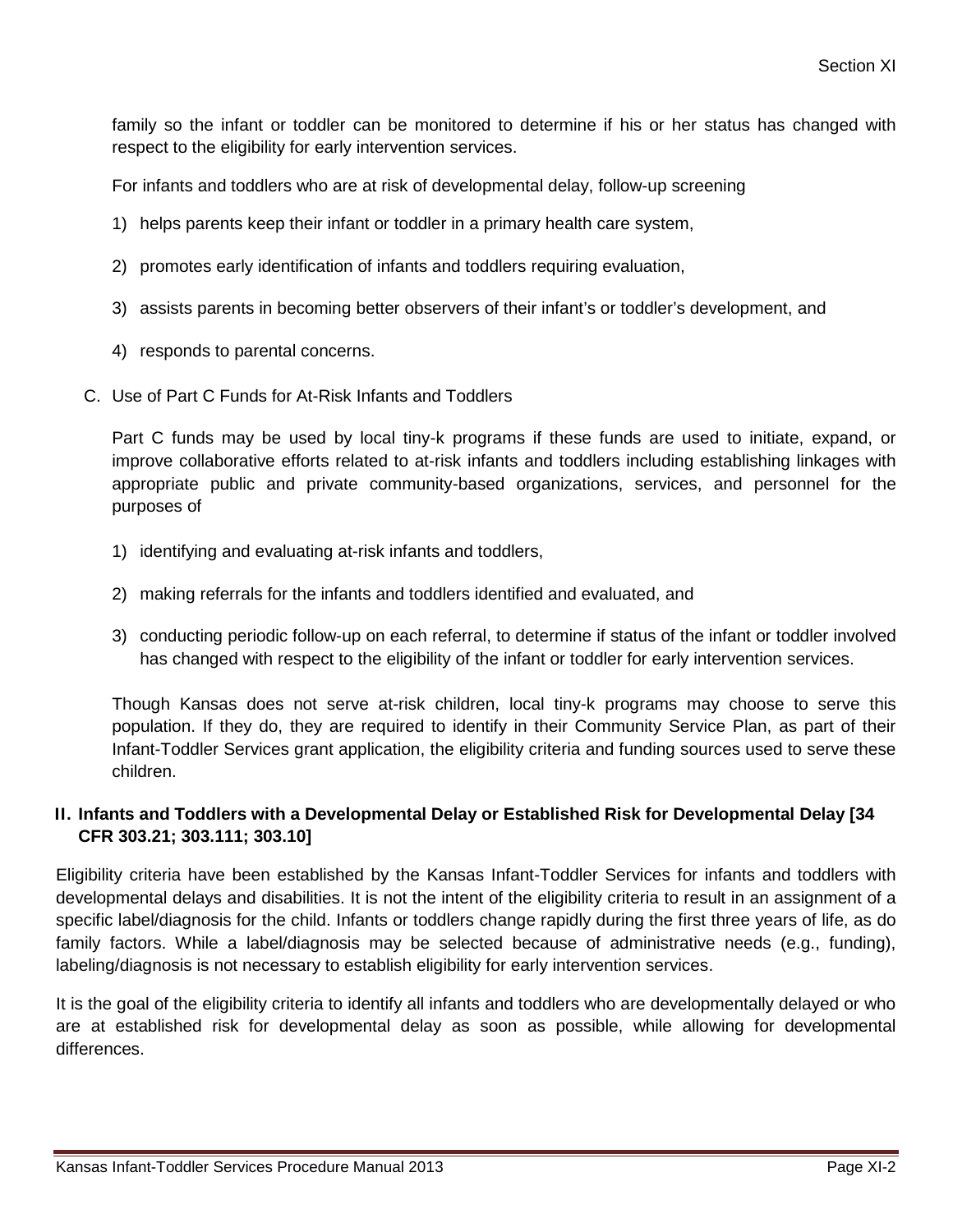### A. Eligibility Criteria

- 1) Developmental Delay
	- (a) Children under the age of three who are experiencing a discrepancy of 25% or more between chronological age and developmental age, after correction for prematurity, and as measured by appropriate diagnostic instruments and procedures, in one of the following areas; or
	- (b) Children under the age of three who are experiencing a discrepancy of 20% or more between chronological age and developmental age, after correction for prematurity, and as measured by appropriate diagnostic instruments and procedures, in two or more of the following areas:
		- i. Physical development including health and nutritional status, vision, hearing, and motor
		- ii. Cognitive development
		- iii. Communication development
		- iv. Social or emotional development
		- v. Self-help/adaptive development
- 2) Professional judgment/informed clinical opinion of the multidisciplinary team (including the professional in the area/s of delay) concludes a developmental delay significant enough for eligibility exists when appropriate tests are not available or when testing does not reflect the child's actual performance. Professional judgment is a necessary safeguard against making eligibility determination based upon isolated information or test scores alone.
- B. Established Risk for Developmental Delay

Children under the age of three, with a diagnosed physical, mental or neurobiological condition, and who would be at risk of experiencing a substantial developmental delay if early intervention services were not provided, are at established risk for developmental delay and are eligible for early intervention services. A delay in development may or may not be exhibited at the time of diagnosis. Eligibility under established risk shall be determined by a physician or other appropriate diagnostic team who shall diagnose the presence of an established mental, physical or neurobiological condition. Established risk signifies the infant or toddler is automatically eligible for early intervention services as long as the diagnosis/established condition exists.

C. Informed Clinical Opinion

Infants or toddlers at risk of substantial developmental delay according to informed clinical opinion are eligible for early intervention services. A delay in development may or may not be exhibited at the time of clinical judgment. Activities used to determine eligibility for infants or toddlers at risk of substantial developmental delay according to informed clinical opinion include record review, observation, and parent report. Activities, consultations, reports and procedures used in clinical judgment to determine eligibility must be described in a written evaluation report.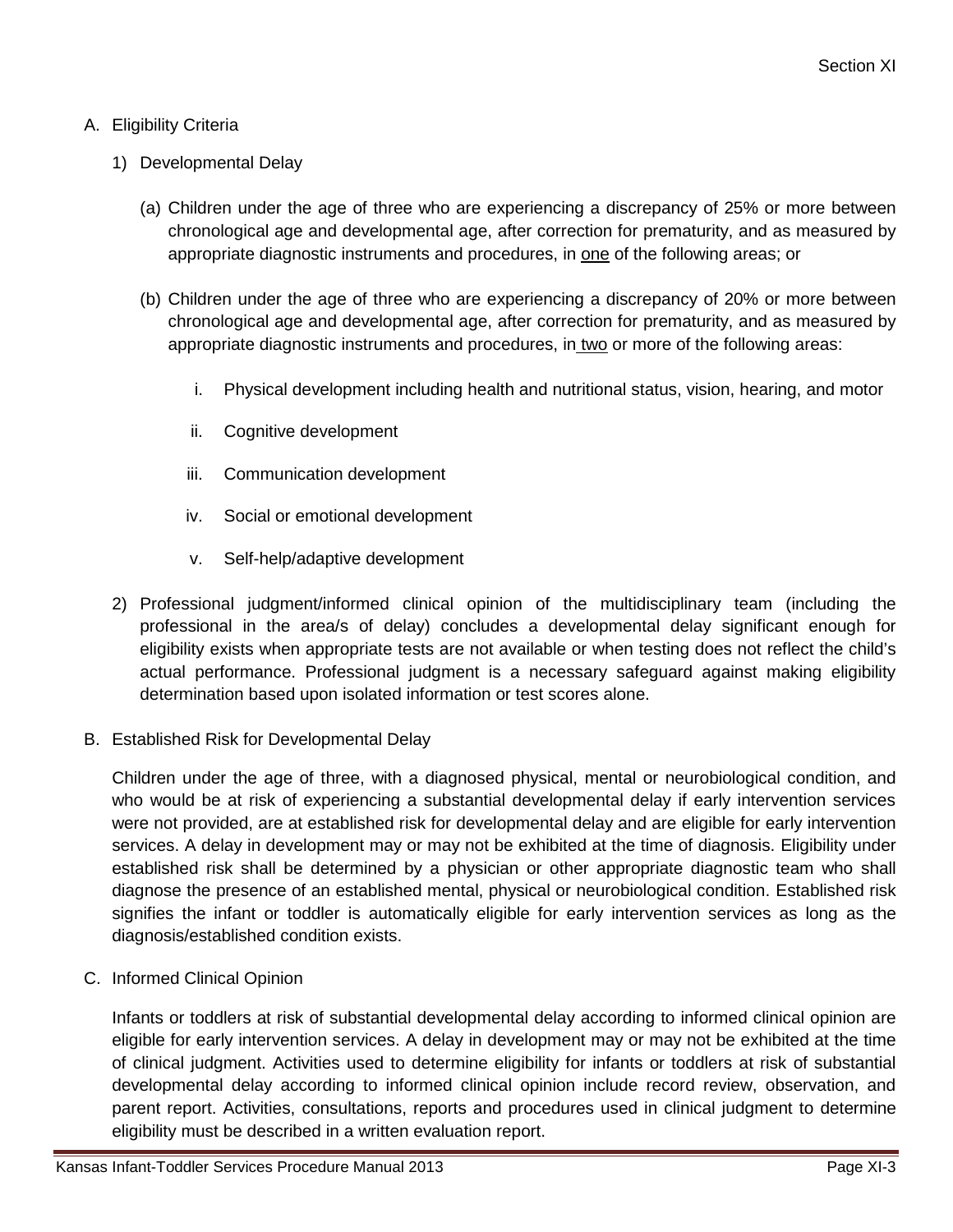# **III. Physical and Mental Conditions Resulting in a High Probability of Developmental Delay to Use in Determining Automatic Eligibility**

These conditions may include but are not limited to the following:

A. Congenital Anomaly/Genetic Disorders/Inborn Errors of Metabolism

These are children diagnosed with one or more congenital abnormalities or genetic disorders with developmental implications. Some examples are:

- 1) Fragile X Syndrome
- 2) Chromosomal Abnormality
- 3) Down Syndrome
- 4) Trisomy 21 or 3
- 5) Patau's Syndrome
- 6) Trisomy 18
- 7) Autosomal Deletion Syndrome
- 8) Antimongolism Syndrome
- 9) Cri-du-Chat Syndrome
- B. Inborn Errors of Metabolism
	- 1) Amino acidopathies
	- 2) Organic acidemias
	- 3) Glutaric aciduria type II
	- 4) Very long-chain fatty acid storage diseases All, including Peroxisomal disorders Leukodystrophy, Krabbe's disease, Pelizaeus-Merzbacher disease, Sulfatide lipidosis,
	- 5) Cerebral lipases, Batten disease, Jansky-Bielschowshy disease, Kufs disease, Spielmeyer-Voyt disease, Tay-Sachs disease, Glangliosodosis
	- 6) Cerebral degeneration in generalized lipidosis
	- 7) Cerebral degeneration of childhood in other disease classified elsewhere
	- 8) Conditions due to anomaly of unspecified chromosome
	- 9) MCAD (medium chain acylCoA dehydrogenase deficiency)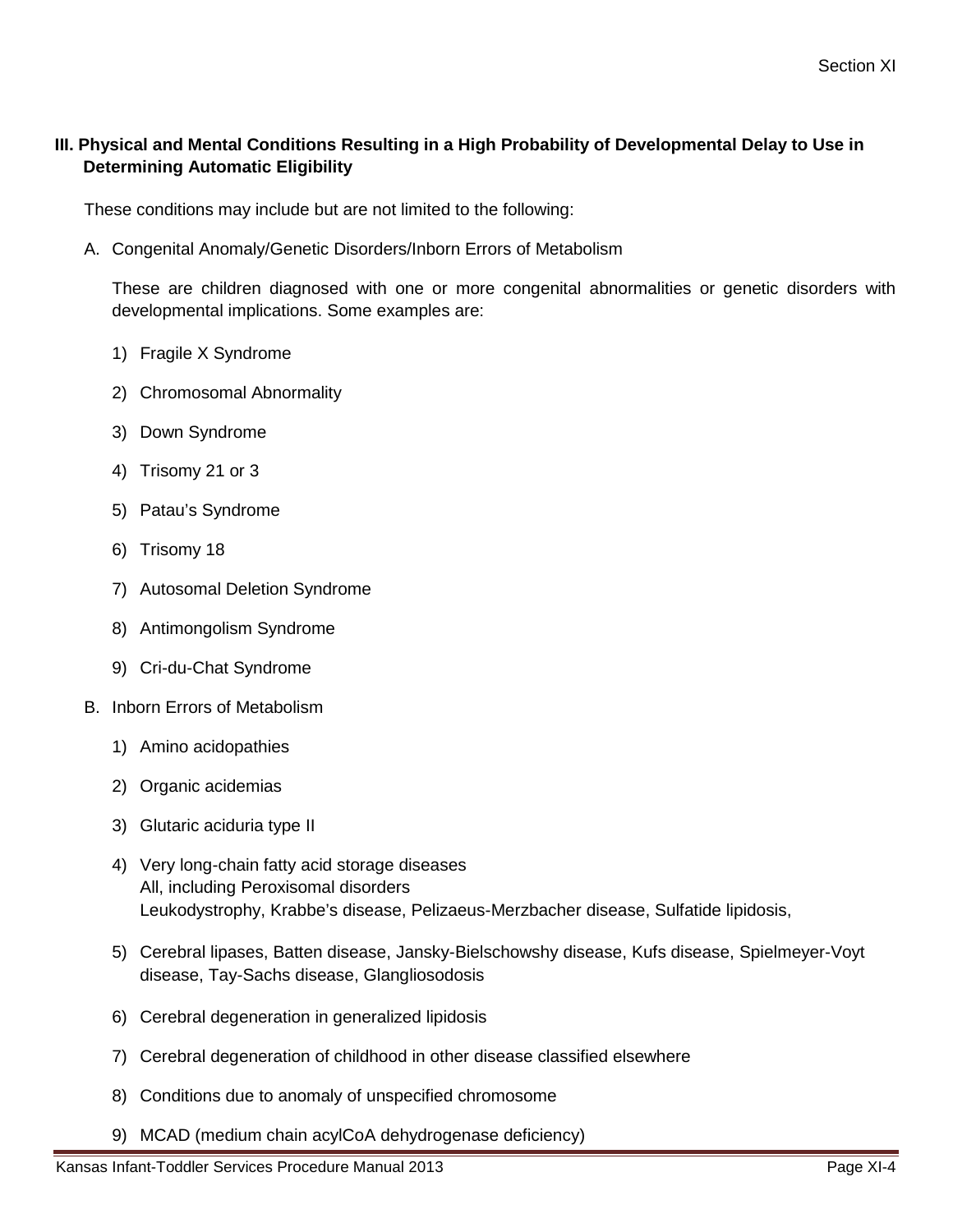- C. Prenatal Exposures
	- 1) Fetal Alcohol Syndrome
	- 2) Fetal Phenytoin (Dilantin) syndrome
- D. Neurocutaneous Syndromes
	- 1) Neurofibromatosis
	- 2) Tuberous sclerosis
	- 3) Sturge Webber syndrome
- E. Prenatal Infections/Congenital Infections
	- 1) TORCH
	- 2) Congenital toxoplasmosis
	- 3) Congenital rubella
	- 4) Congenital CMV (Cytomegalovirus)
	- 5) Congenital herpes
	- 6) Pediatric HIV/AIDS
- F. Socio communicative Disorders
	- 1) Asperger syndrome/disorder
	- 2) Autism
	- 3) Childhood depression
	- 4) Childhood disintegrative disorder
	- 5) PDD-NOS (pervasive developmental disorder not otherwise specified)
	- 6) Reactive attachment disorder
	- 7) Rett-syndrome
- G. Attachment Disorder
- H. Hearing Loss Congenital or Acquired. These are children diagnosed with unilateral or bilateral permanent hearing loss. This includes auditory neuropathy.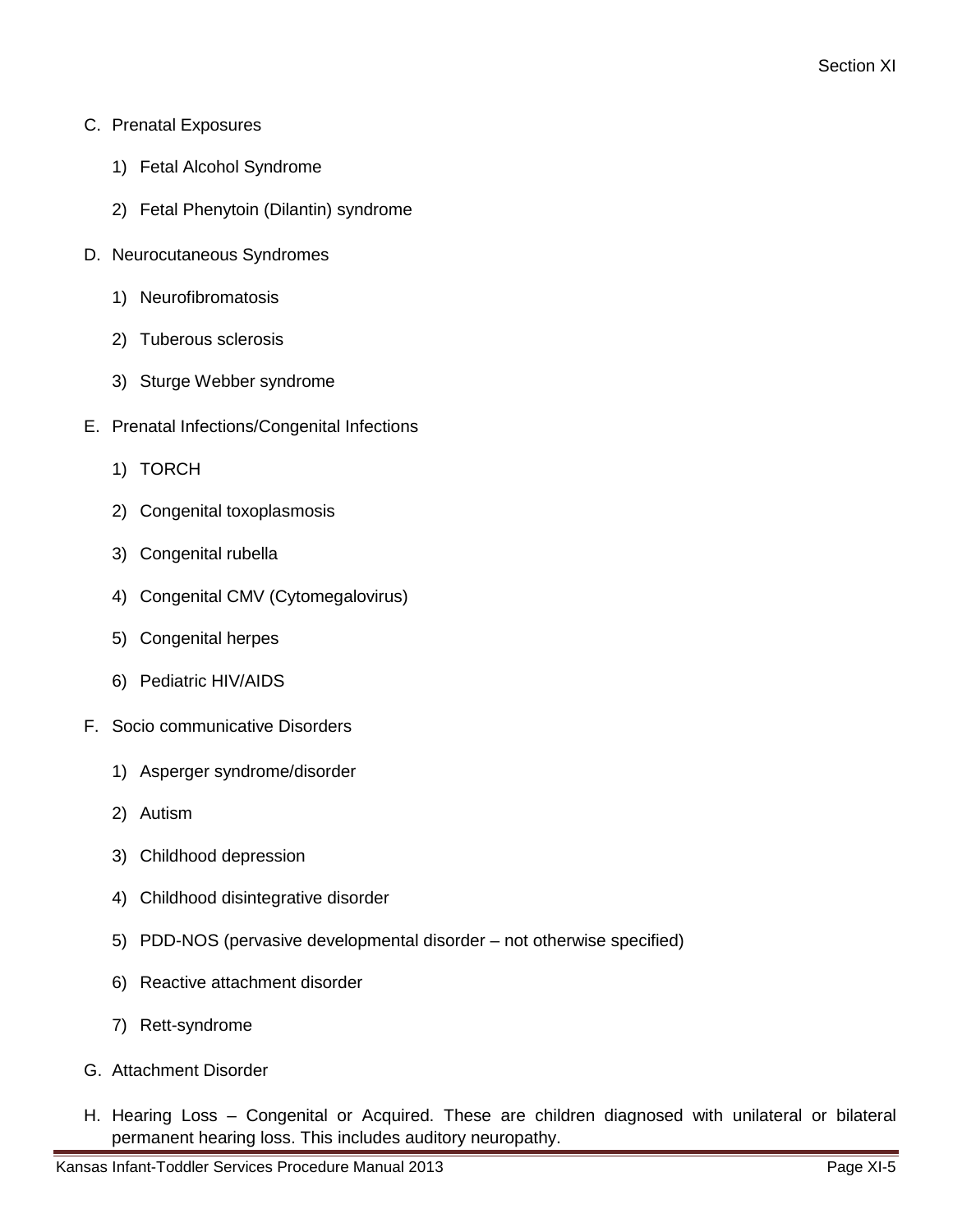- I. Vision Impairment. Congenital or Acquired. These are children diagnosed with a visual impairment that is not correctable with treatment, surgery, glasses or contact lenses. This includes but is not limited to:
	- 1) Blindness ("legal" blindness or 20/200 best acuity with correction)
	- 2) Low vision (20/70 best acuity with correction)
	- 3) Retinopathy of prematurity (grades 4 and 5)
	- 4) Neurological visual impairment
- J. Motor Impairments = Developmental apraxia
- K. Neurologic/Central Nervous System Disorders. These are children diagnosed with a condition known to affect the nervous system with developmental implications such as:
	- 1) Absence of part of brain
	- 2) Agyria
	- 3) Aplasia of part of brain
	- 4) Arhinencephaly
	- 5) Brain malformation
	- 6) Cerebral dysgenesis or agenesis of part of brain
	- 7) Cerebral palsy (all types)
	- 8) Congenital cerebral cyst
	- 9) Degenerative progressive neurological condition
	- 10) Encephalopathy
	- 11) Epilepsy
	- 12) Holoprosencephaly
	- 13) Hydrocephaly congenital or acquired
	- 14) Intraventricular hemorrhage (IVH) Grade 3 and 4
	- 15) Macroencephaly/Macrogyria/Megalencephaly
	- 16) Meningomyelocele/myelominingocele/spina bifida/neural tube defect with hydrocephalus includes Arnold-Chiari syndrome, type II and Chiari malformation, type II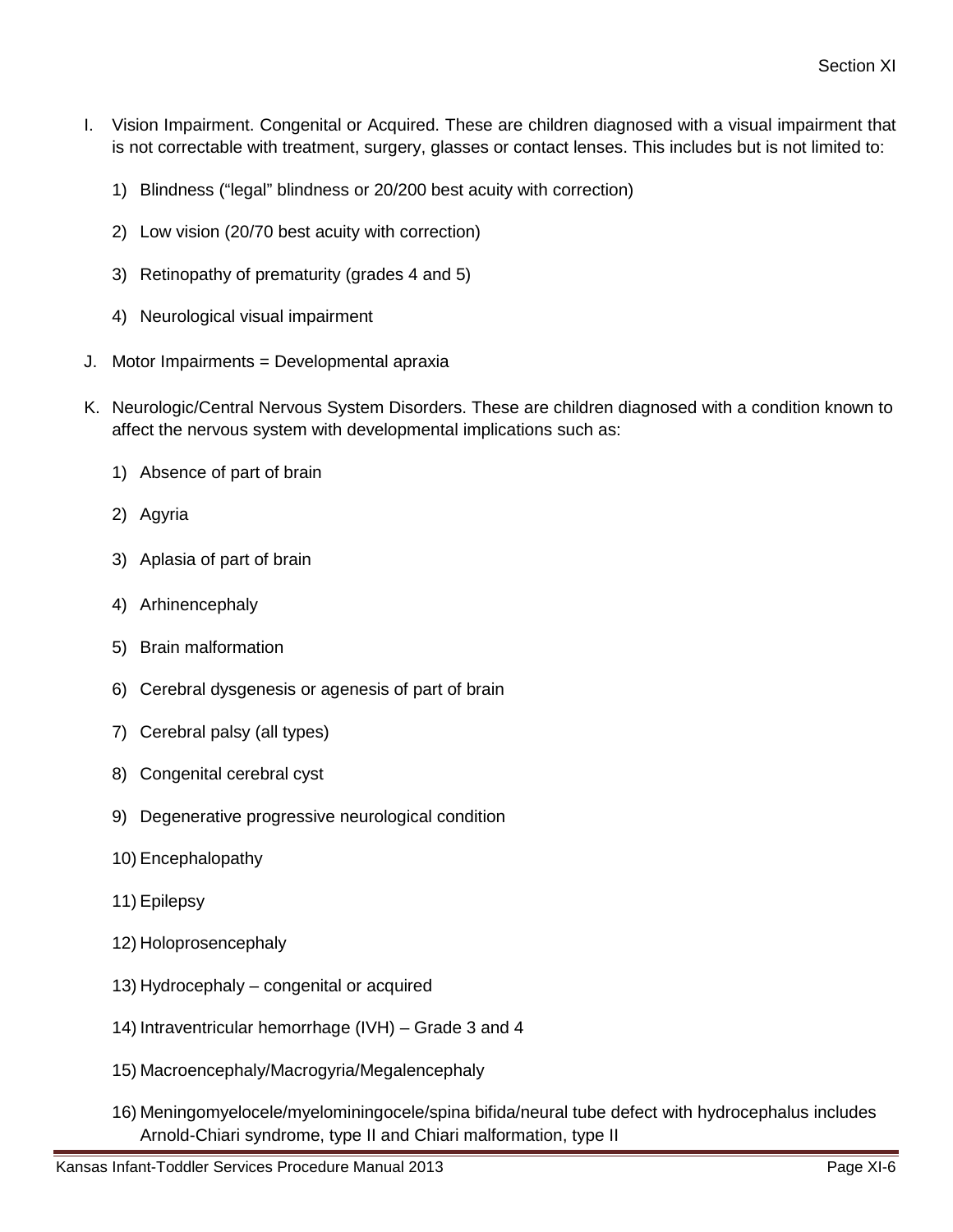- 17) Without mention of hydrocephalus [hydromemingocele (spinal)], hydromyelocele, mengocele (spinal) meningomyelocele, myelocele, myemyelocystocele, rachischisis, spina bifica (aperta) syringomylocele
- 18) Microgryria
- 19) Microcephaly
- 20) Myopathy
- 21) Peri-ventricular Leukomalacia (PVL)
- 22) Porencephalic Cyst
- 23) Seizures (Poorly or uncontrolled)
- 24) Spina Bifida
- 25) Spinal Muscle atrophy/Werdnig Hoffman disorder
- 26) Stroke
- 27) Ulegynia
- L. Neonatal Conditions and Associated Complications
	- 1) Gestational age less than 27 weeks or birth weight less than 1,000 grams;
	- 2) Neonatal encephalopathy with neurological abnormality persisting at discharge from the neonatal intensive care unit;
	- 3) Moderate to severe ventricular enlargement at discharge from the neonatal intensive care unit or a ventriculoperitoneal shunt;
	- 4) Neonatal seizures, stroke, meningitis, encephalitis, porencephaly, or holoprosencephaly;
	- 5) Bronchopulmonary dysplasia requiring supplemental oxygen at discharge from the neonatal intensive care unit;
	- 6) Intrauterine growth retardation;
	- 7) Necrotizing enterocolitis requiring surgery;
	- 8) Abnormal neurological exam at discharge;
	- 9) Intraventricular hemorrhage III or IV; or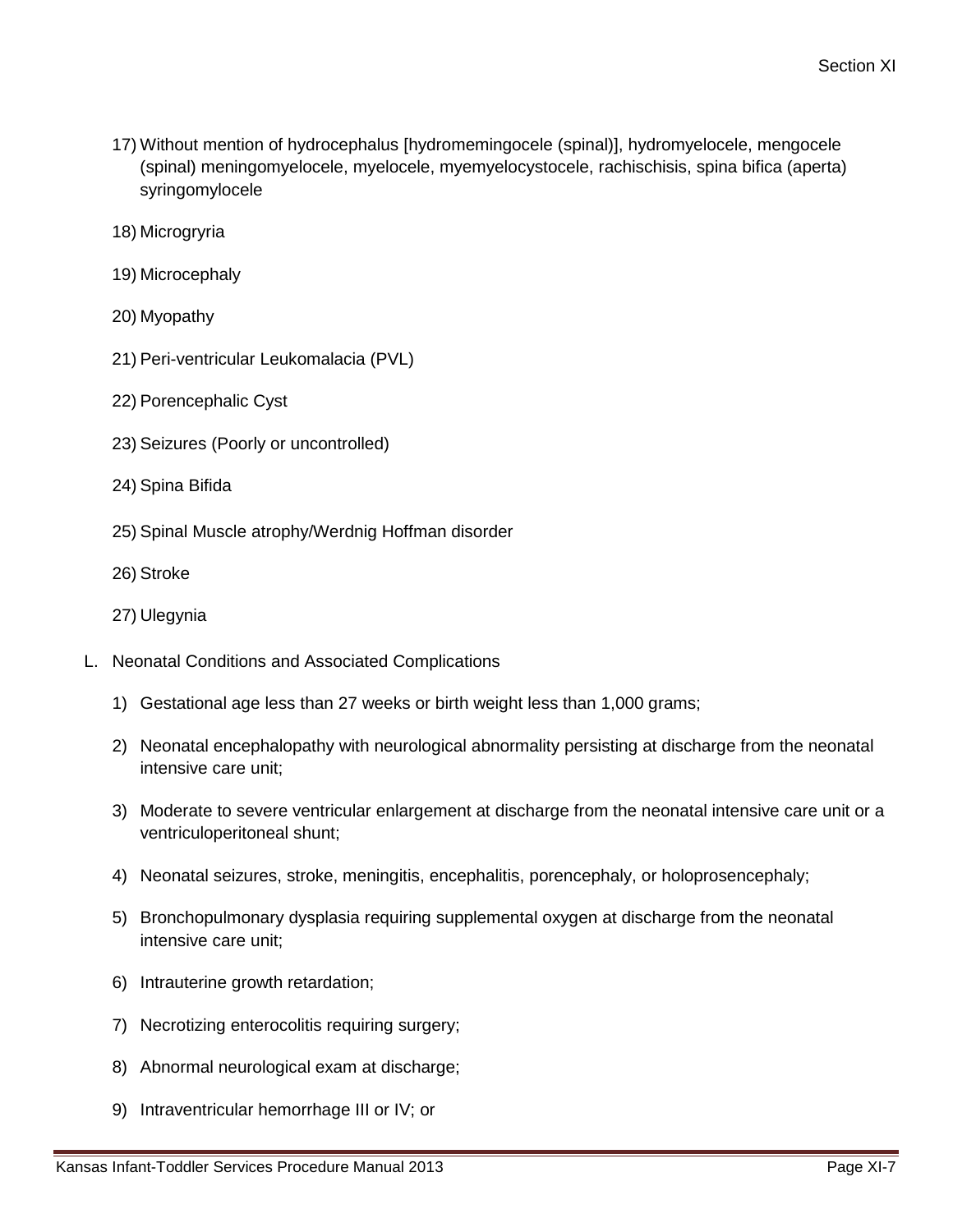- 10) Periventricular leukomalacia
- 11) **A combination of risk factors that, taken together, makes developmental delay highly probable (including but not limited to a combination of these factors: prematurity <30 233ks, very low birth weight <1500 grams, small or large for gestational age, length of hospital stay in newborn period > 45 days, family history of hearing impairment, apnea, prolonged ventilation, low Apgar scores).**
- M. Other Syndromes
	- 1) Angelman syndrome
	- 2) Bardet-Biedl syndrome
	- 3) CHARGE syndrome
	- 4) Comelia de Lange syndrome
	- 5) Fragile X syndrome
	- 6) Jeune syndrome
	- 7) Lissencephaly syndrome (Miller-Dieker syndrome)
	- 8) Menkes syndrome
	- 9) Noonan syndrome
	- 10) Opitz syndrome
	- 11) Prader-Willi syndrome
	- 12) Rubenstein-Taybi syndrome
	- 13) Weaver syndrome
	- 14) Williams syndrome
- N. Medically Related Disorders
	- 1) Congenital or infancy-onset hypothyroidism
	- 2) Cleft palate (prior to the operation to repair the cleft and up to one year post-operative)
	- 3) Lead intoxication (>µg/dL) (up to six months after identification)
	- 4) Lead acetate, tetraethyl lead
	- 5) Other lead compounds
	- 6) Unspecified lead compound